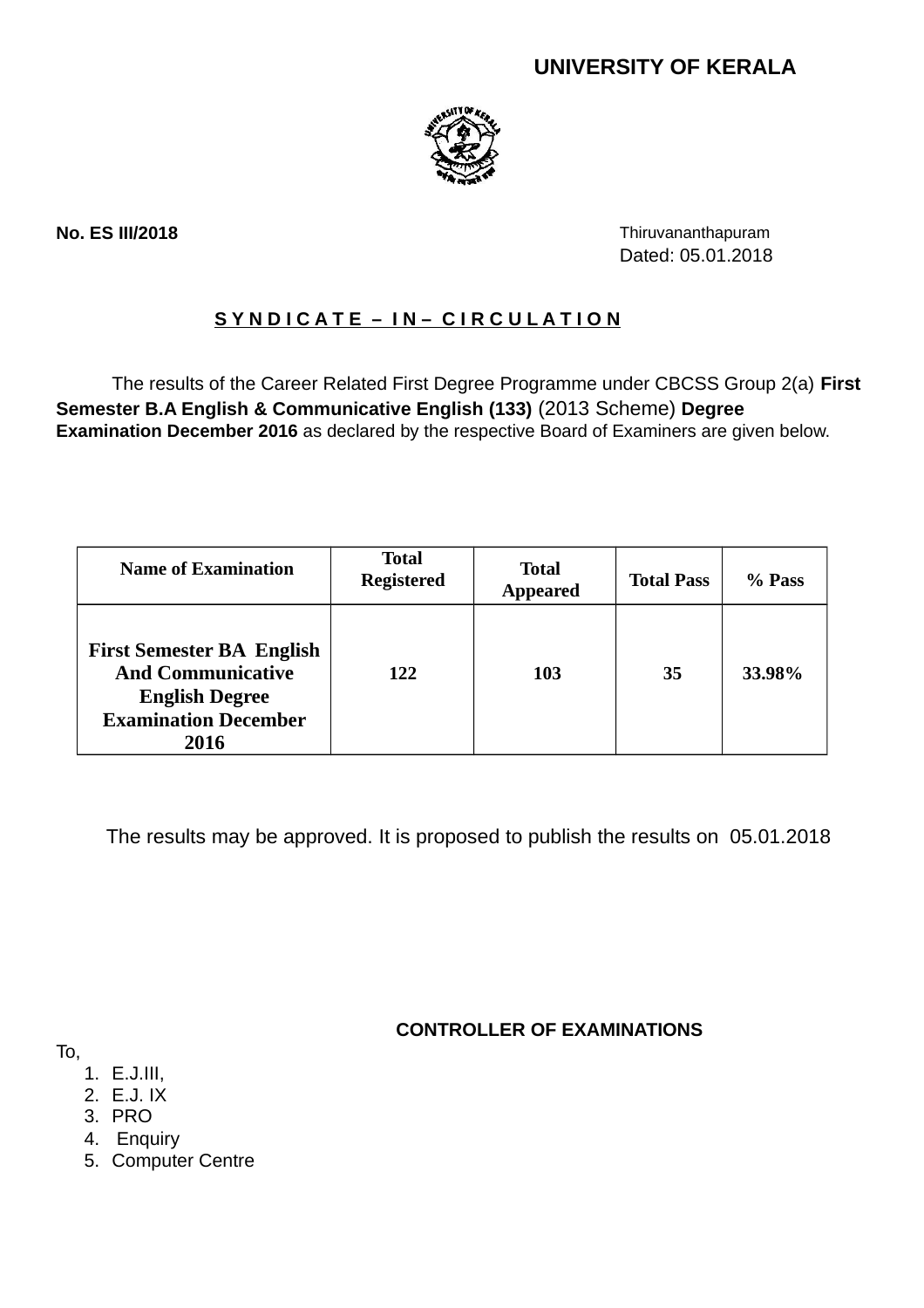**No. ES III/2018**



# **UNIVERSITY OF KERALA NOTIFICATION**

- 1. The following is the provisional list of Register Numbers of the successful candidates at the Career Related First Degree Programme Under CBCSS Group 2(a) **First Semester B.A English & Communicative English (133) (2013 Scheme) Degree Examination December 2016** as declared by the Board of Examiners.
- 2. For the successful completion of a semester a student has to score a minimum SCPA of 4.00(E Grade). A minimum of 40% of marks (E Grade) is required for passing a course with a separate minimum of 40% (E Grade) for Continuous Evaluation and End Semester Evaluation
- 3 The last date for revaluation and scrutiny is 22.01.2018. Candidates should make use of draft mark list available in the university website for applying for revaluation. Application for revaluation and scrutiny should be submitted through online Only .

|                                 | 2013 Scheme                                      |  |  |
|---------------------------------|--------------------------------------------------|--|--|
| <b>COURSE CODE</b>              | <b>COURSE</b>                                    |  |  |
| <b>EN 1111.3</b>                | <b>English</b>                                   |  |  |
| CG 1121.3                       | <b>Writings on Contemporary</b><br><b>Issues</b> |  |  |
| <b>CG 1141</b>                  | <b>Reading Poetry</b>                            |  |  |
| <b>CG 1171</b>                  | <b>Basics of Communication</b>                   |  |  |
| <b>CG 1131</b>                  | <b>History of English Literature-I</b>           |  |  |
| <b>ML/HN/FR/AR/SK</b><br>1111.3 | <b>Additional Language</b>                       |  |  |

## **CONTROLLER OF EXAMINATIONS**

**2013 Scheme**

University Building Thiruvananthapuram Date:05.01.2018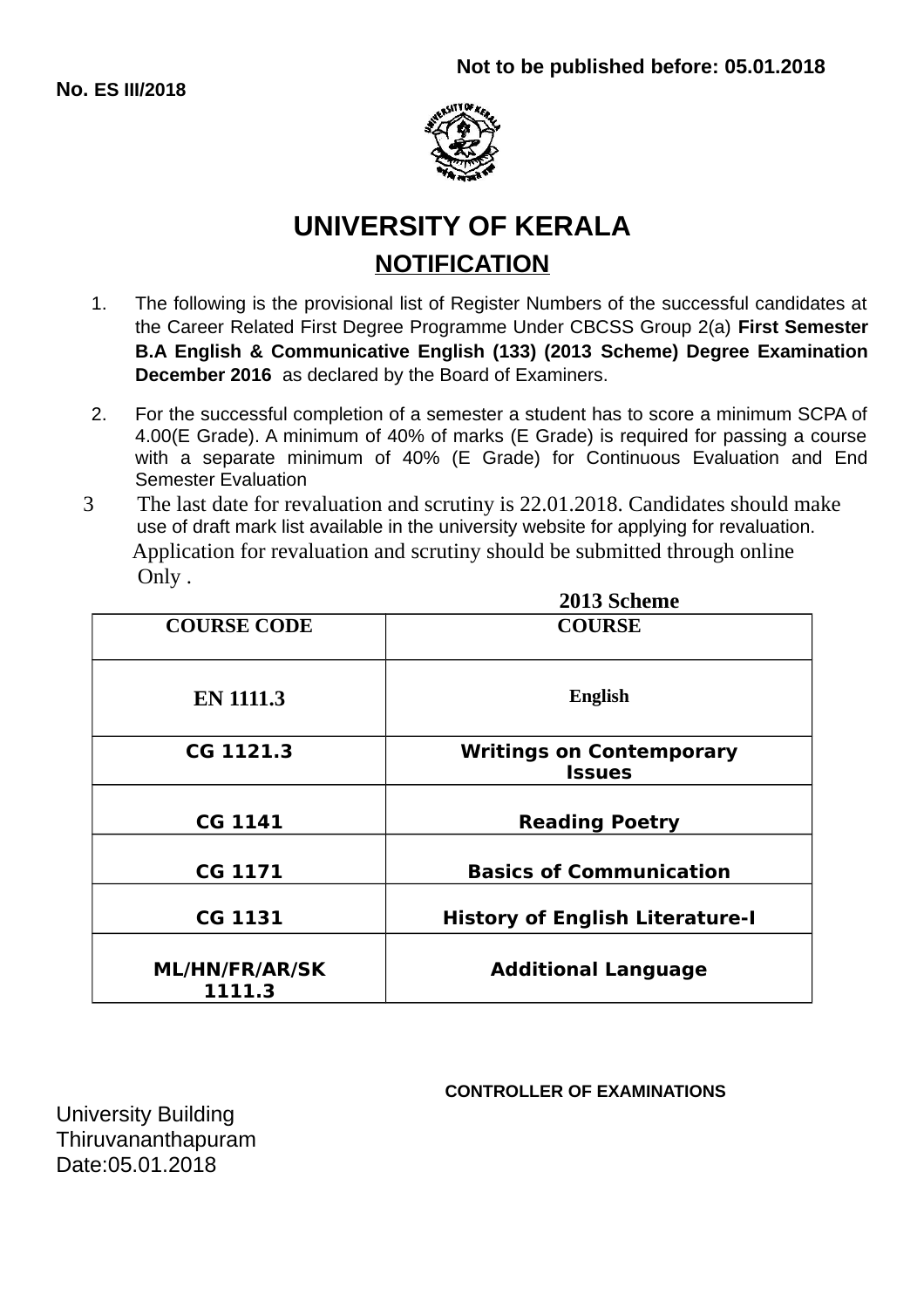## **All Saint's College, Chakai, Thiruvananthapuram**

## **B.A. - English And Communicative English(133)** All Pass (Semester scores given in brackets) 14100002(6.11 C) 018(6.30 C) 027(5.43 D) 030(5.90 D) 13100039(4.80 E) Passed in Parts (Subject codes given in brackets) 13100012(2) Result Announced Later 14100016() 13100024()

#### **College Code : 113**

### **Iqbal College, Peringamala, Thiruvananthapuram**

#### **B.A. - English And Communicative English(133)**

| Passed in Parts (Subject codes given in brackets) |             |        |            |
|---------------------------------------------------|-------------|--------|------------|
| 14113018(6)                                       | 13113002(2) | 030(4) |            |
| <b>Result Announced Later</b>                     |             |        |            |
| 14113004()                                        | 006()       | 013()  | 13113035() |

#### **College Code : 114**

## **Kunjukrishna Nadar Memorial Govt. Arts & Science College, Kanjiramkulam, Thiruvananthapuram**

#### **B.A. - English And Communicative English(133)**

All Pass (Semester scores given in brackets) 14114004(5.02 D) 007(5.92 D) 028(5.12 D) 13114021(5.57 D) Passed in Parts (Subject codes given in brackets) 14114008(2)

**College Code : 125**

#### **Sanatana Dharma College, Sanathanapuram, Alappuzha**

## **B.A. - English And Communicative English(133)**

| All Pass (Semester scores given in brackets)                     |       |       |
|------------------------------------------------------------------|-------|-------|
| 14125029(6.10 C)                                                 |       |       |
| Passed in Parts (Subject codes given in brackets)<br>14125020(2) |       |       |
| <b>Result Announced Later</b>                                    |       |       |
| 14125022()                                                       | 026() | 032() |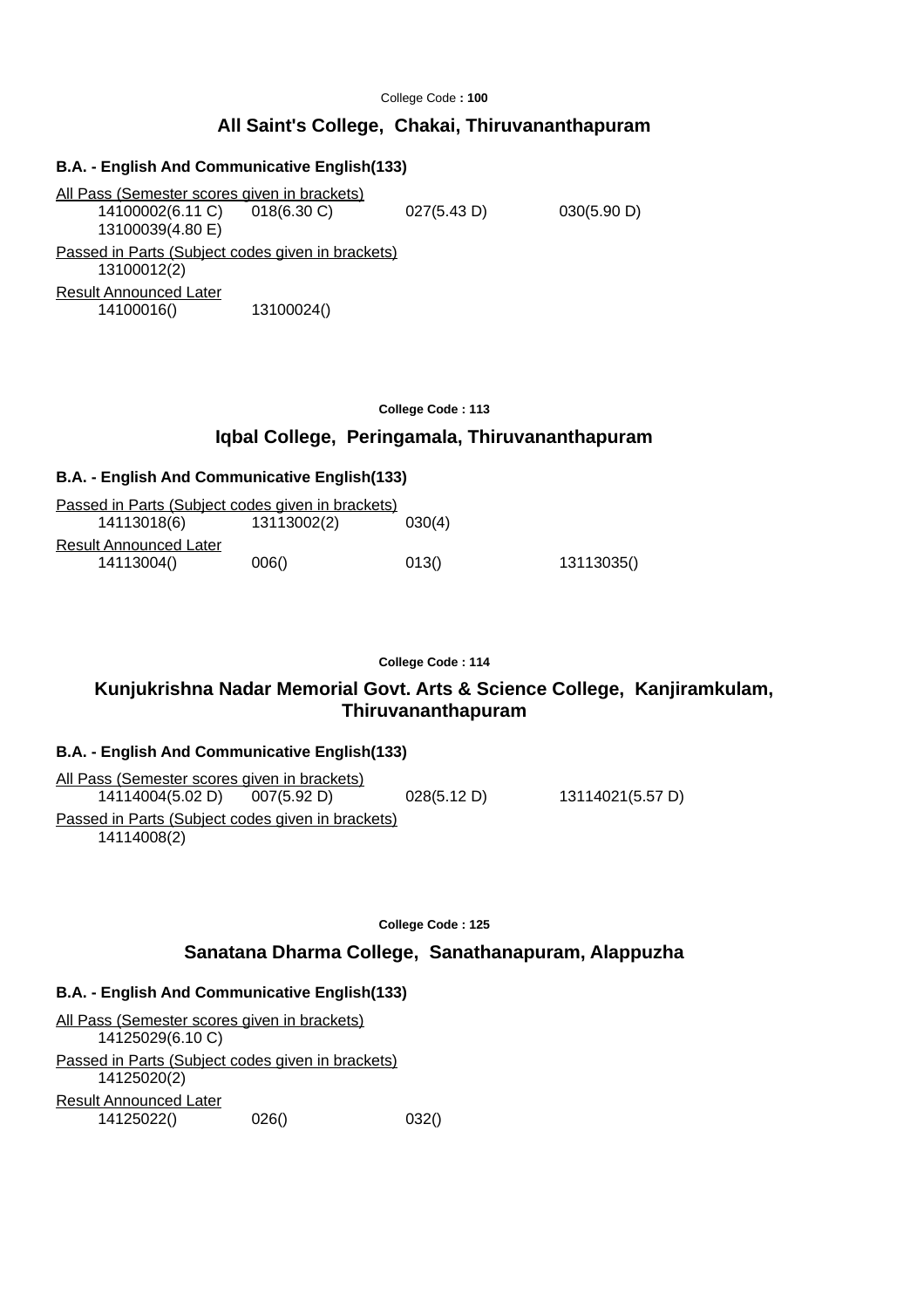## **St. Gregorios College, Kottarakara, Kollam**

## **B.A. - English And Communicative English(133)**

All Pass (Semester scores given in brackets) 13126037(5.35 D) Passed in Parts (Subject codes given in brackets) 13126021(2)

**College Code : 133**

## **S N College, Punalur, Kollam**

#### **B.A. - English And Communicative English(133)**

All Pass (Semester scores given in brackets) 14133015(5.26 D) 019(6.07 C) 022(4.80 E) 027(5.33 D) Pending statement of CE and Attendance 14133002() 006() Result Announced Later 13133039() 041()

**College Code : 138**

## **St Johns College, Anchal, Kollam**

## **B.A. - English And Communicative English(133)**

All Pass (Semester scores given in brackets) 14138010(5.18 D) Result Announced Later 14138028()

**College Code : 139**

## **St Josephs College For Women, , Alappuzha**

## **B.A. - English And Communicative English(133)**

All Pass (Semester scores given in brackets) 14139013(6.25 C)

**College Code : 154**

## **KICMA College of Arts & Science, Neyyar Dam, Thiruvananthapuram**

## **B.A. - English And Communicative English(133)**

All Pass (Semester scores given in brackets) 14154001(6.29 C) 009(5.79 D) 010(5.43 D) Passed in Parts (Subject codes given in brackets) 14154008(2) 011(2)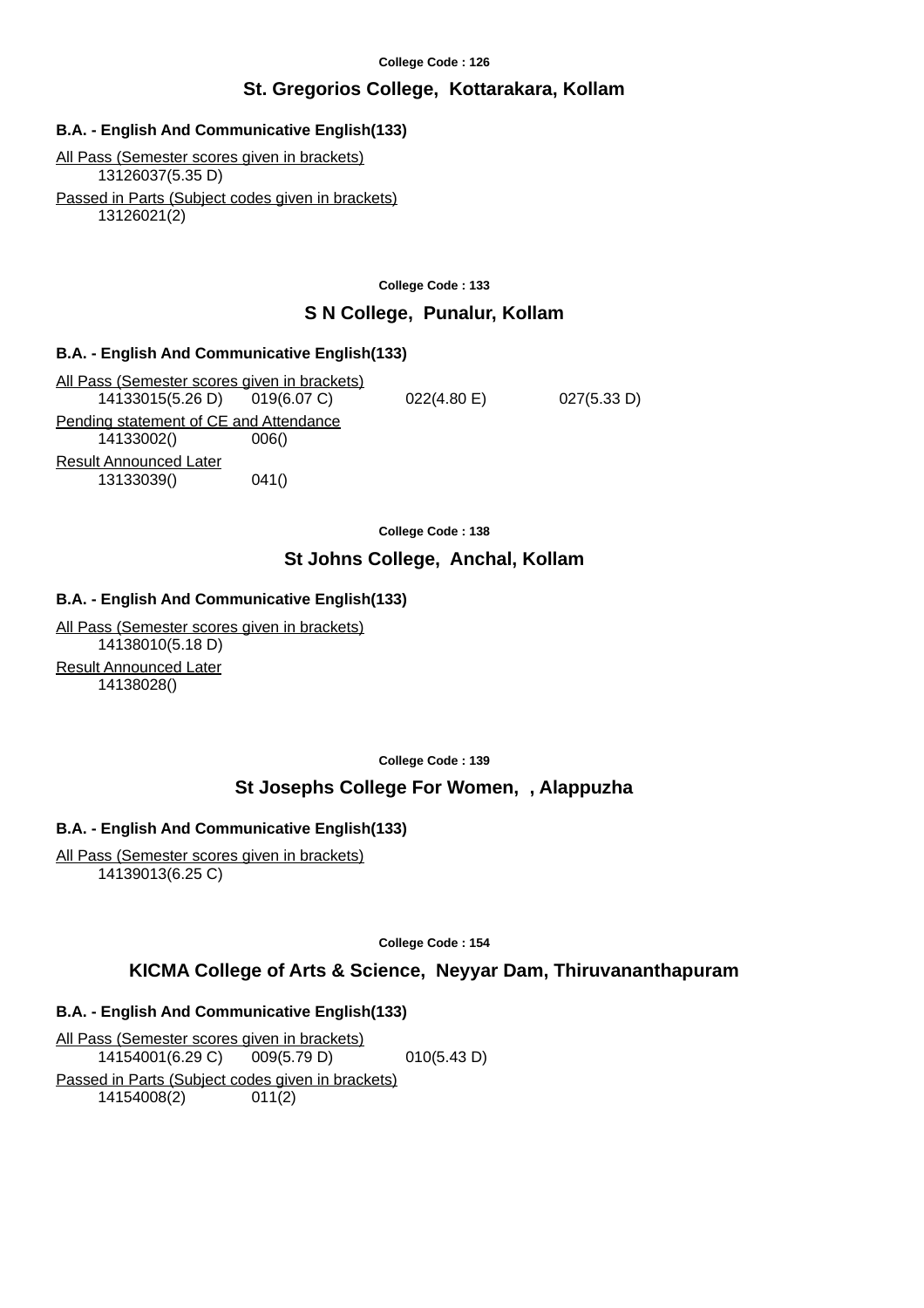#### **A.J College of Science and Technology, Thonnakkal, Thiruvananthapuram B.A. - English And Communicative English(133)**

All Pass (Semester scores given in brackets) 14800006(5.69 D) 030(6.46 C) Passed in Parts (Subject codes given in brackets) 14800021(2) 022(2) Result Announced Later 13800020() 021() 022() 025() 031()

**College Code : 801**

## **C.H.M.M College of Advanced Studies, Chavarkode, Thiruvananthapuram**

#### **B.A. - English And Communicative English(133)**

All Pass (Semester scores given in brackets) 14801002(6.46 C) 12801009(6.54 C)

**College Code : 804**

## **Emmanuel College, Vazhichal, Thiruvananthapuram**

#### **B.A. - English And Communicative English(133)**

All Pass (Semester scores given in brackets) 14804002(5.95 D) 015(5.76 D) 027(6.62 C) 031(6.42 C) Result Announced Later 14804016()

**College Code : 807**

#### **National College, Ambalathara, Thiruvananthapuram**

## **B.A. - English And Communicative English(133)**

All Pass (Semester scores given in brackets) 13807010(5.27 D) Passed in Parts (Subject codes given in brackets) 14807023(2) 028(2) Result Announced Later 14807013() 13807013() 019()